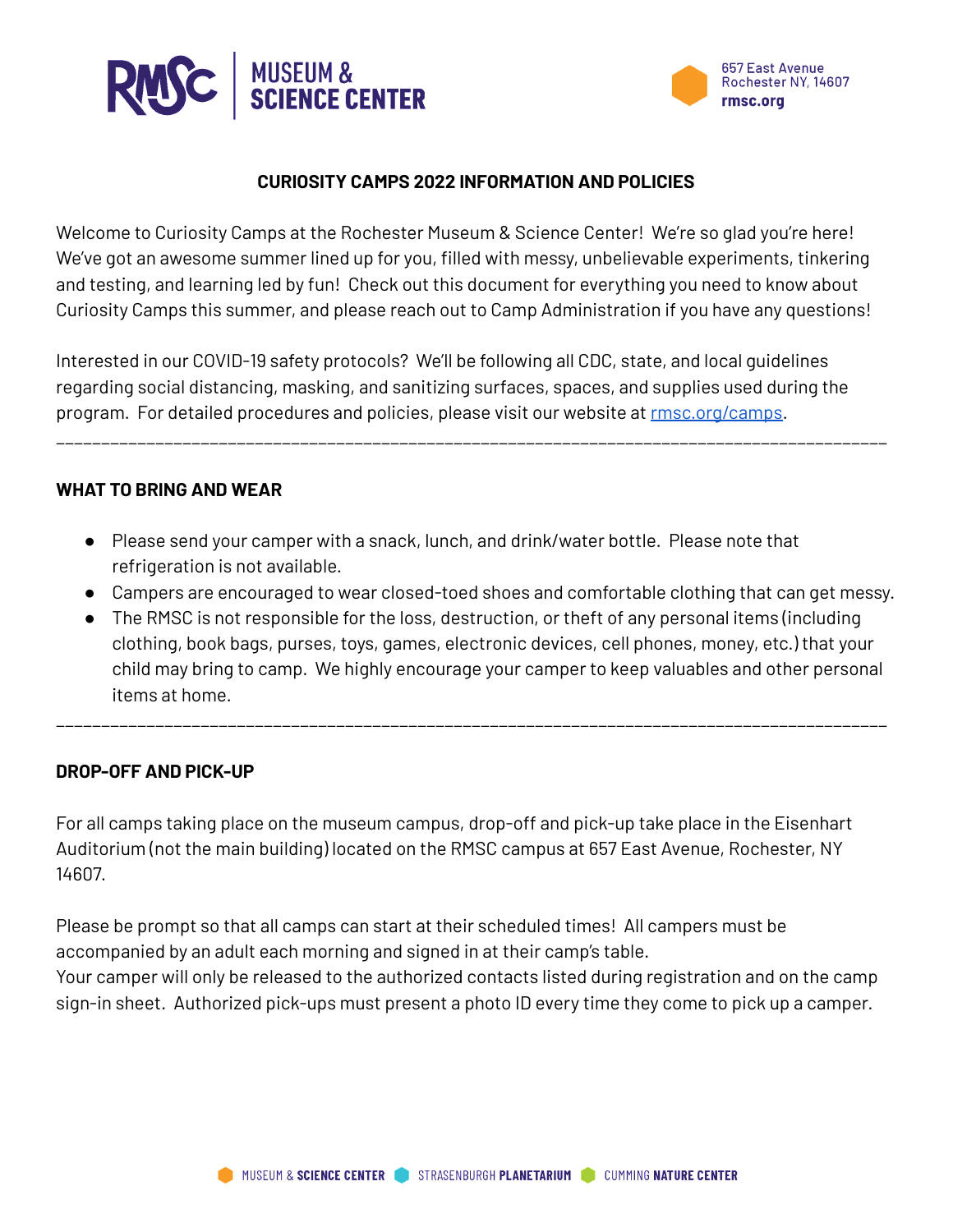Please review the procedures below as they apply to your camper(s):

# **2-3 Family Camp**

Your day starts at 9 AM (or at 1 PM for a PM SESSION). And by you, we mean you! And your camper, of course. Remember, this is not a drop-off program. Together, campers and one of their caregivers will explore, do hands-on science, and get messy!

## **3-4 and 4-5 Mini Camps**

- AM SESSION: drop-off between 8:50 AM 9 AM; pick-up at 11:30 AM
- PM SESSION: drop-off between 12:50 PM 1 PM; pick-up at 3:30 PM
- Please note that Extended Care is not available for Mini Campers.

## **Almost Camps**

- Drop-off between 8:45 AM 9:15 AM. Campers arriving before 8:45 AM will need to register for Before Care.
- Pick-up at 2:30 PM. After Care is not available for Almost Camps. All Almost Campers must be picked up at 2:30 PM.

## **Full Day Camps**

- Drop-off between 8:45 AM 9:15 AM. Campers arriving before 8:45 AM will need to register for Before Care.
- Pick up between 3:45 PM 4:15 PM. Campers who are not picked up by 4:15 PM will be placed in After Care, and families will be charged accordingly.

# **Early Pick-Ups**

- In the event your camper needs to be picked up early, please write the early pick-up time on that day's sign-in sheet and notify a member of Camp Administration.
- Please note that early pick-ups between 3:30 3:45 PM are not always possible as groups are transitioning from their classrooms to dismissal.
- In the event of an emergency, call Camp Administration at (585) 271 4552 ext. 601 or Guest Services at (585) 697-1942.

\_\_\_\_\_\_\_\_\_\_\_\_\_\_\_\_\_\_\_\_\_\_\_\_\_\_\_\_\_\_\_\_\_\_\_\_\_\_\_\_\_\_\_\_\_\_\_\_\_\_\_\_\_\_\_\_\_\_\_\_\_\_\_\_\_\_\_\_\_\_\_\_\_\_\_\_\_\_\_\_\_\_\_\_\_\_\_\_\_\_\_\_

# **EXTENDED CARE**

Need extra time before and after the camp day? Join us for extra science fun with unstructured exploration in small group settings. Save \$5 when you sign up for the whole week!

- Before Care (available for Almost and Full Day Campers): \$6/day or \$25/week
- After Care (available for Full Day Campers): \$6/day or \$25/week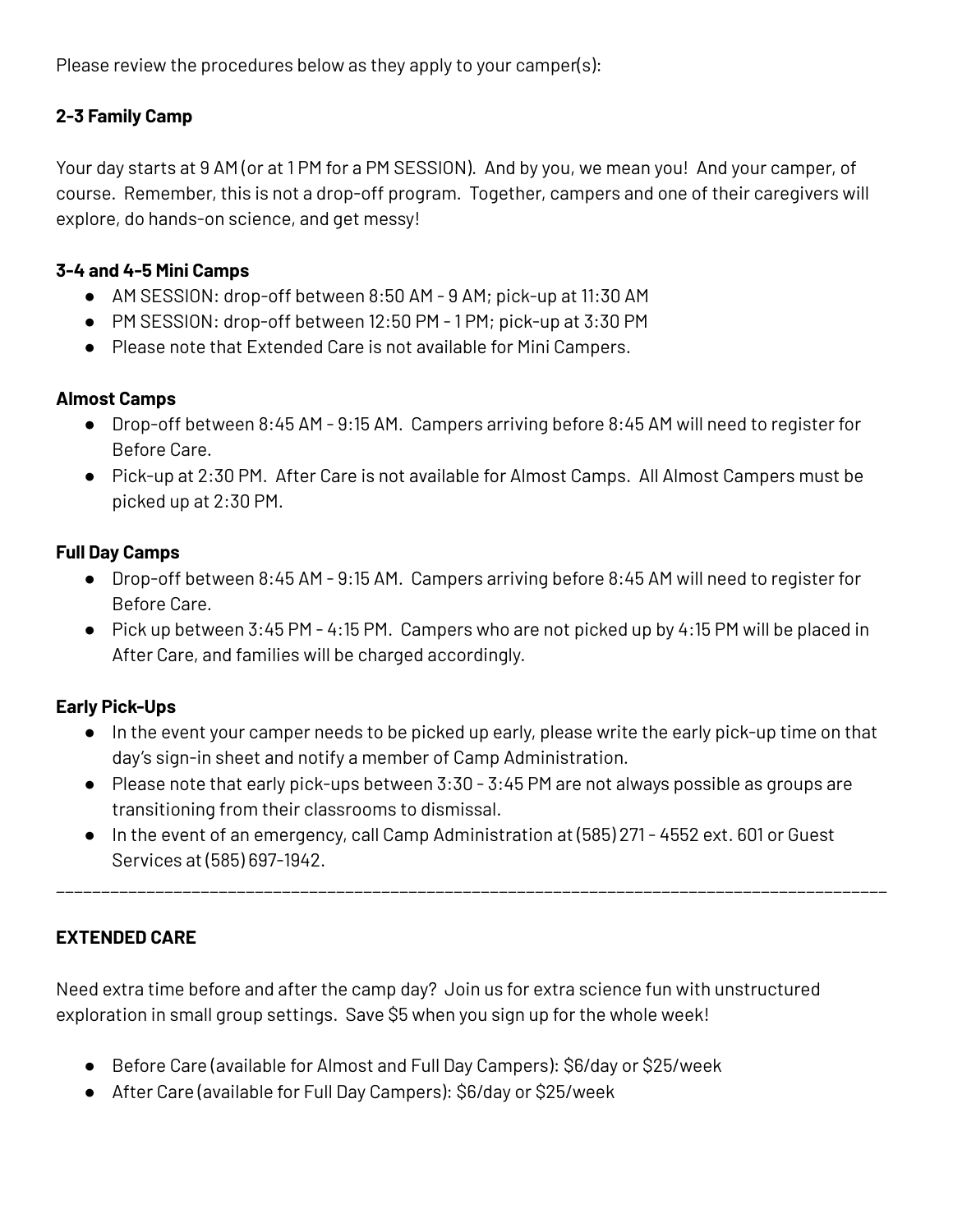Campers that have not been picked up by 4:15 PM will be enrolled in After Care and charged accordingly. Campers that have not been picked up by 5:30 PM will be charged a \$10 late fee. Campers that have not been picked up by 5:45 will be charged a \$25 late fee.

Please note that Extended Care is not available for Mini Campers. After Care is not available for Almost Campers.

\_\_\_\_\_\_\_\_\_\_\_\_\_\_\_\_\_\_\_\_\_\_\_\_\_\_\_\_\_\_\_\_\_\_\_\_\_\_\_\_\_\_\_\_\_\_\_\_\_\_\_\_\_\_\_\_\_\_\_\_\_\_\_\_\_\_\_\_\_\_\_\_\_\_\_\_\_\_\_\_\_\_\_\_\_\_\_\_\_\_\_\_

**EMERGENCY AND WEATHER POLICY**

In the event that the RMSC closes due to inclement weather or any other emergency, Curiosity Camps will be cancelled for the day. Closings will be listed on 13 WHAM TV and 1180 WHAM radio, and you will be notified. If the RMSC closes, refunds for that day will be given.

\_\_\_\_\_\_\_\_\_\_\_\_\_\_\_\_\_\_\_\_\_\_\_\_\_\_\_\_\_\_\_\_\_\_\_\_\_\_\_\_\_\_\_\_\_\_\_\_\_\_\_\_\_\_\_\_\_\_\_\_\_\_\_\_\_\_\_\_\_\_\_\_\_\_\_\_\_\_\_\_\_\_\_\_\_\_\_\_\_\_\_\_

## **REFUNDS**

To plan appropriately for staff and supplies and to maintain a safe, healthy environment, it is critical for us to accurately anticipate enrollment and attendance. Please note that all withdrawals will be charged a processing fee.

The following details our policies regarding cancellations, withdrawals, and absences:

### **Cancellation Policy**

Camps that do not meet minimum enrollment requirements are subject to cancellation. If your registered camp is cancelled due to enrollment requirements, you will be issued a full refund or credit towards a future registration or transferred to another camp that week.

If the RMSC and/or Curiosity Camps is closed due to COVID-19, we will issue you a refund or credit towards a future registration.

### **Refund Policy**

All withdrawals will be charged a processing fee (\$50 for a Full Day Camp, \$20 for an Almost or Mini Camp).

- Withdrawals that occur more than 17 days before the start of camp will receive a full refund.
- Withdrawals that occur between 17 and 10 days before the start of camp will receive a 50% refund.
- Withdrawals that occur less than 10 days before the start of camp will not receive a refund.

Here's an example! This year's February Break (Amusement Park Engineering—so fun!) is Monday, February 21 - Friday, February 25. In order to receive a full refund (minus a processing fee), withdrawals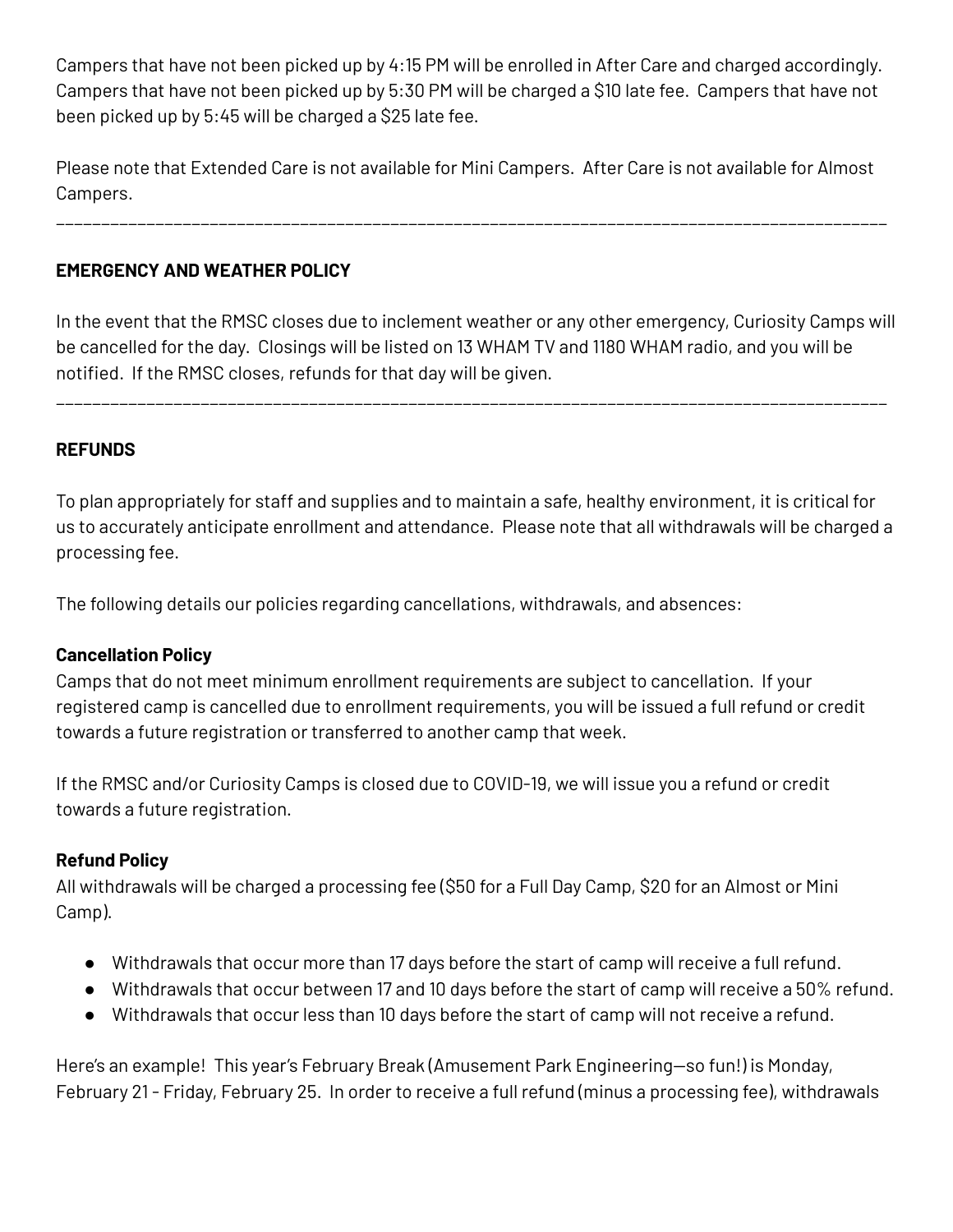must be made on or before February 4. Withdrawals made between February 4 and February 11 receive a 50% refund (minus a processing fee). And withdrawals that occur after February 11 do not receive a refund.

## **Absence Policy**

Fees will not be pro-rated or refunded for any missed days of a camp session due to absence. Absences cannot be made up by having your child attend another camp on a different day.

\_\_\_\_\_\_\_\_\_\_\_\_\_\_\_\_\_\_\_\_\_\_\_\_\_\_\_\_\_\_\_\_\_\_\_\_\_\_\_\_\_\_\_\_\_\_\_\_\_\_\_\_\_\_\_\_\_\_\_\_\_\_\_\_\_\_\_\_\_\_\_\_\_\_\_\_\_\_\_\_\_\_\_\_\_\_\_\_\_\_\_\_

**HEALTH INFORMATION: ALLERGIES, MEDICATION, AND EXTRA SUPPORT**

Curiosity Camps strives to provide an accessible and safe environment for all campers. If your camper has a medical condition, severe allergies, dietary restrictions, or a disability, please note this information during registration. Camp Administration may contact you if there are questions or concerns regarding the successful accommodation of your camper.

## **Disabilities and Extra Support**

Curiosity Camps strives to provide an accessible and safe environment for all campers. If your camper has a disability or needs extra support, please let us know during registration and provide details/suggestions on how we can assist your child in having the best possible experience with us.

Please note that RMSC Curiosity Camps cannot provide 1:1 aides. Campers will be in groups of approximately 20 campers, with a staff to camper ratio of approximately 1:5. If your camper has a 1:1 aide or receives extra support during the school year, please contact Camp Administration before registering for more information about the structure of our camp program.

# **Allergies**

If your camper has an allergy, let us know during registration (make sure to tell us what they're allergic to). Medications needed in an emergency (e.g. inhalers, EpiPens, Benadryl, etc.) are kept with the camper's instructor at all times during the day. See below for instructions on how to send your camper with medicine.

### **Medication at Camp**

If your camper will need to take any medication (including EpiPens and inhalers) at camp, it must be brought to camp in the original container and be accompanied by a signed note from the camper's parent/guardian that includes the following:

Permission for Camp Administration to supervise the self-administration of the medication Details explaining usage, dosage, and timing for the medication.

This note must accompany the medication to camp and be reviewed with a Camp Administrator; please do not send in advance.